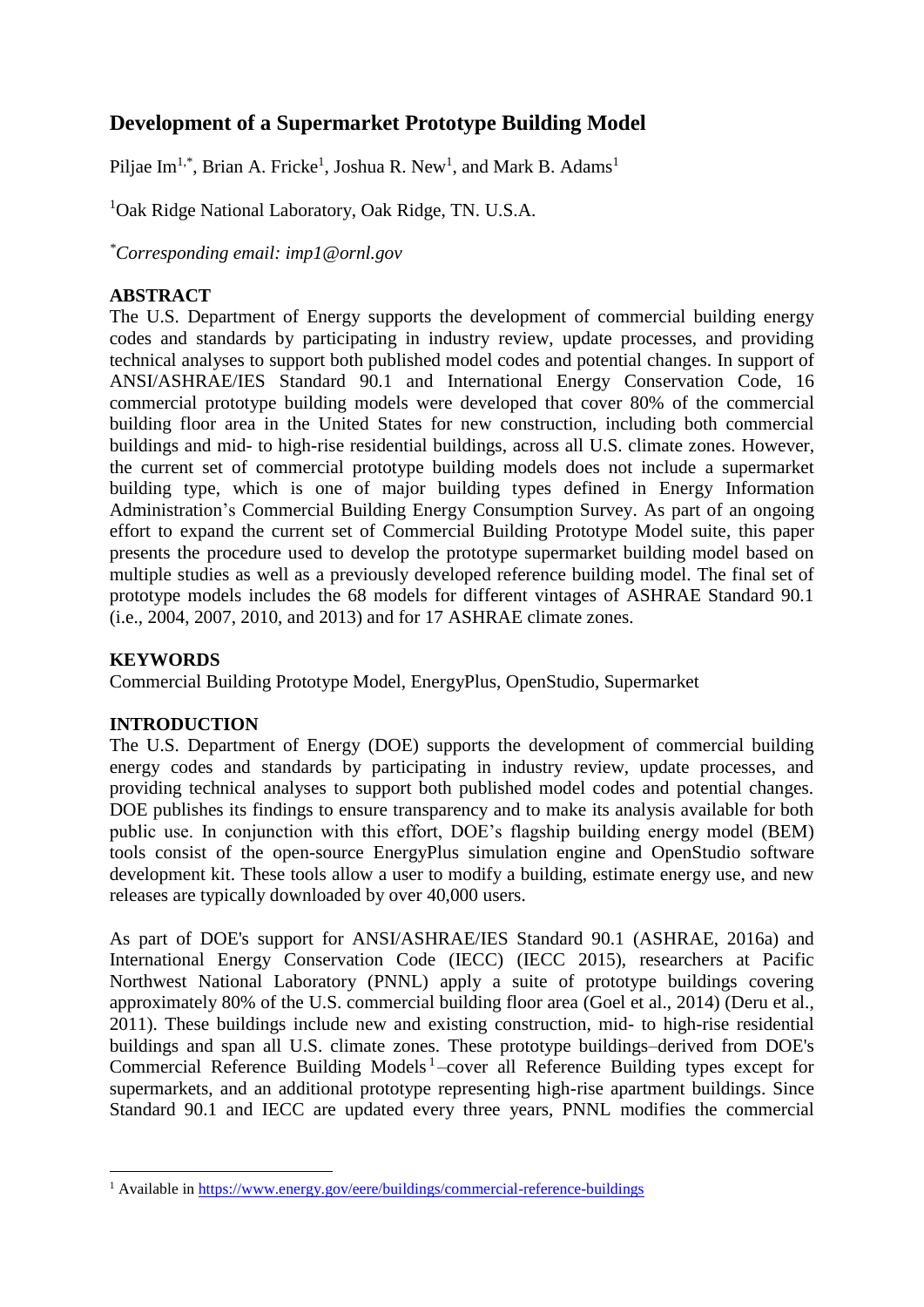prototype building models with extensive input from ASHRAE 90.1 Standing Standards Project Committee (SSPC) members and other building industry experts.

The prototype models include 16 commercial building types in 17 climate locations (across all 8 U.S. climate zones) for recent editions of Standard 90.1 and IECC. The combinations result in an overall set of 2,176 total building models (in EnergyPlus Version 8.0). Reasons that the supermarket model was excluded in the original prototype suite include: 1) the building type covers a relatively small percentage of total commercial floor area (EIA 2003), 2) the refrigeration equipment/system was not regulated by earlier versions of ASHRAE standard 90.1, and 3) there was insufficient data regarding common design practice. Newer versions of ASHRAE standard 90.1 include regulations for refrigeration systems, and more data is now available for supermarket building characteristics (especially for refrigeration system). This study leveraged multiple sources to develop the OpenStudio supermarket prototype building model. This paper presents the research conducted to define the building and system characteristics for prototype supermarkets, and the final prototype building energy models for supermarkets.

### **METHODS**

The new supermarket prototype building model was developed based on extensive review of existing literature and resources as well as the original, post-1980 supermarket reference model. The basic building size, shape, and window distribution follows the original reference model consisting of a one-story building,  $4,181 \text{ m}^2$  floor area, floor-to-Floor height of 6.10 meters, and window area of  $130 \text{ m}^2$ . This building form was originally defined based on  $2003$ CBECS and DOE Benchmark document (EIA 2003, DOE 2008). The space types and their internal layout were updated based on the Grocery Store 50% Energy Savings Technical Support Document (Leach et al. 2009). The updated space types in this report was also used in the development of baseline model of the ASHRAE's Advanced Design Energy Guide (AEDG) for Grocery Stores (ASHRAE 2015). Figure 1 show allocated floor area for each space type in newly-developed prototype building model. The original reference model consists of 6 space types, whereas the updated prototype building consists of 13 space types. With more space types, the model more accurately reflects actual supermarket buildings. In addition, the corresponding space attributes (including occupancy density, lighting power density, plug load and ventilation rate) are defined for each space type to represent properties based on surveys of supermarket buildings. These space attributes are in alignment with the requirements from each vintage of ASHRAE Standard 90.1 and ASHRAE Standard 62.1 (ASHRAE 2016b). The operating hours for the supermarket is 6:00 am through 10:00 pm Monday through Sunday with occupancy and lighting schedules defined in accordance with ASHRE 90.1-1989. The dominant wall type is mass (e.g., brick, stone, stucco, or concrete) (EIA 2003) and the roof type is all insulated above deck (ASHRAE 2016a).

The new model includes a unitary rooftop unit with DX coils and natural gas heating as the HVAC system type defined by CBECS 2003. The supply fans are constant volume. The efficiency of the cooling and heating unit, including economizers, are defined per ASHRAE 90.1 requirements.

There is a major update for refrigeration systems in the prototype building model. As there were no regulations for the refrigeration system in ASHRAE standard 90.1-2004, the requirement for refrigeration system was assumed the average of nationwide standard practice design in the corresponding year. In updating refrigeration system, first, based on AEDG project committee's feedback, the original refrigeration system in the reference model was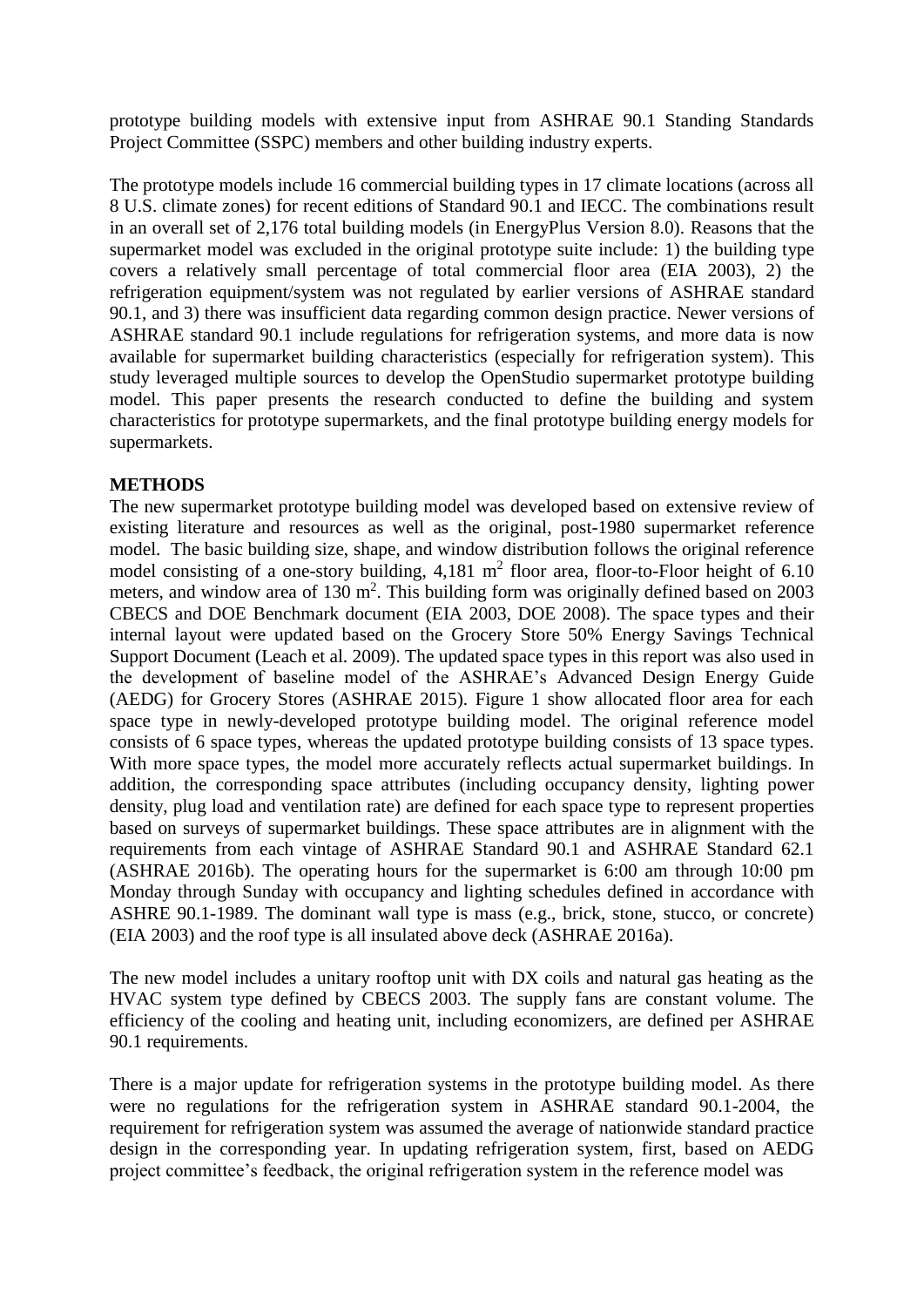

| <b>Space Type</b> |                        | Floor Area $(m2)$ | <b>Percent of Total</b> |  |
|-------------------|------------------------|-------------------|-------------------------|--|
|                   | <b>Main Sales</b>      | 2,082             | 49.8%                   |  |
|                   | <b>Perimeter Sales</b> | 215               | 5.1%                    |  |
|                   | Produce                | 711               | 17.0%                   |  |
|                   | Deli                   | 225               | 5.4%                    |  |
|                   | Bakery                 | 209               | 5.0%                    |  |
|                   | <b>Enclosed Office</b> | 28                | 0.7%                    |  |
|                   | <b>Meeting Room</b>    | 47                | 1.1%                    |  |
|                   | Dining Room            | 47                | 1.1%                    |  |
|                   | Restroom               | 63                | 1.5%                    |  |
|                   | <b>Mechanical Room</b> | 56                | 1.3%                    |  |
|                   | Corridor               | 49                | 1.2%                    |  |
|                   | Vestibule              | 28                | 0.7%                    |  |
|                   | <b>Active Storage</b>  | 422               | 10.1%                   |  |
|                   | Total                  | 4,181             | 100.0%                  |  |

Figure 1. Space layout and floor area per space type

modified with longer display cases and increased walk-in cooler/freezer space. The original reference model has 6 refrigerated display cases, 5 refrigerated walk-ins, and 4 compressor racks, while the updated model has 26 refrigerated display cases with 7 different types, 10 refrigerated walk-ins, and 4 refrigeration systems. The low-temperature (LT) display case models include specifications for coffin ice cream, coffin frozen food, reach-in ice cream and reach-in frozen food, while the medium-temperature (MT) display case models include coffin, vertical open, service and reach-in cases. For old systems (90.1-2004, 2007 and 2010) and "new" systems (90.1-2013), typical values for the rated capacity, fan power, lighting power, anti-sweat heater power, defrost type and power, and evaporator temperature of these display case types (for both "old" and "new" vintage cases) were defined, based on statistical analysis of refrigeration system manufacturers' data. A summary of the display case types and their specifications are given in Table 1. Furthermore, walk-in cooler/freezer cooling capacity was defined in terms of walk-in floor area, based on a least-squares fit of walk-in manufacturers' performance data. In the prototype supermarket models, the total length of the display cases is 225.2 m, and the total insulated floor area for the walk-ins is  $321 \text{ m}^2$ .

Generic compressor performance maps are provided for modeling "old" compressor racks (using reciprocating compressors) and "new" compressor racks (using scroll compressors). Compressor racks utilize air-cooled condensers, and condenser fan power has been fit to compressor heat rejection capacity based on condenser manufacturers' data. To simplify the model development, only limited number of inputs value were entered, and other required input parameters were automatically calculated based on further study from refrigeration system manufacturers' data and statistical analysis.

Once all the building characteristics for the prototype supermarket building were defined, the prototype building model was generated in automated way. An OpenStudio Measure was used to automatically generate the supermarket prototype building for 16 climate locations and 4 building standards (Roth et al., 2016). This measure, OpenStudio-Standards, provides mechanisms to add new building types, such as the supermarket, and its building characteristics. Additionally, the measure automatically assigns and models all 90.1 building standard requirements. By using an OpenStudio Measure, the OpenStudio-Standards can be used to generate OpenStudio Prototype Buildings using all OpenStudio workflows.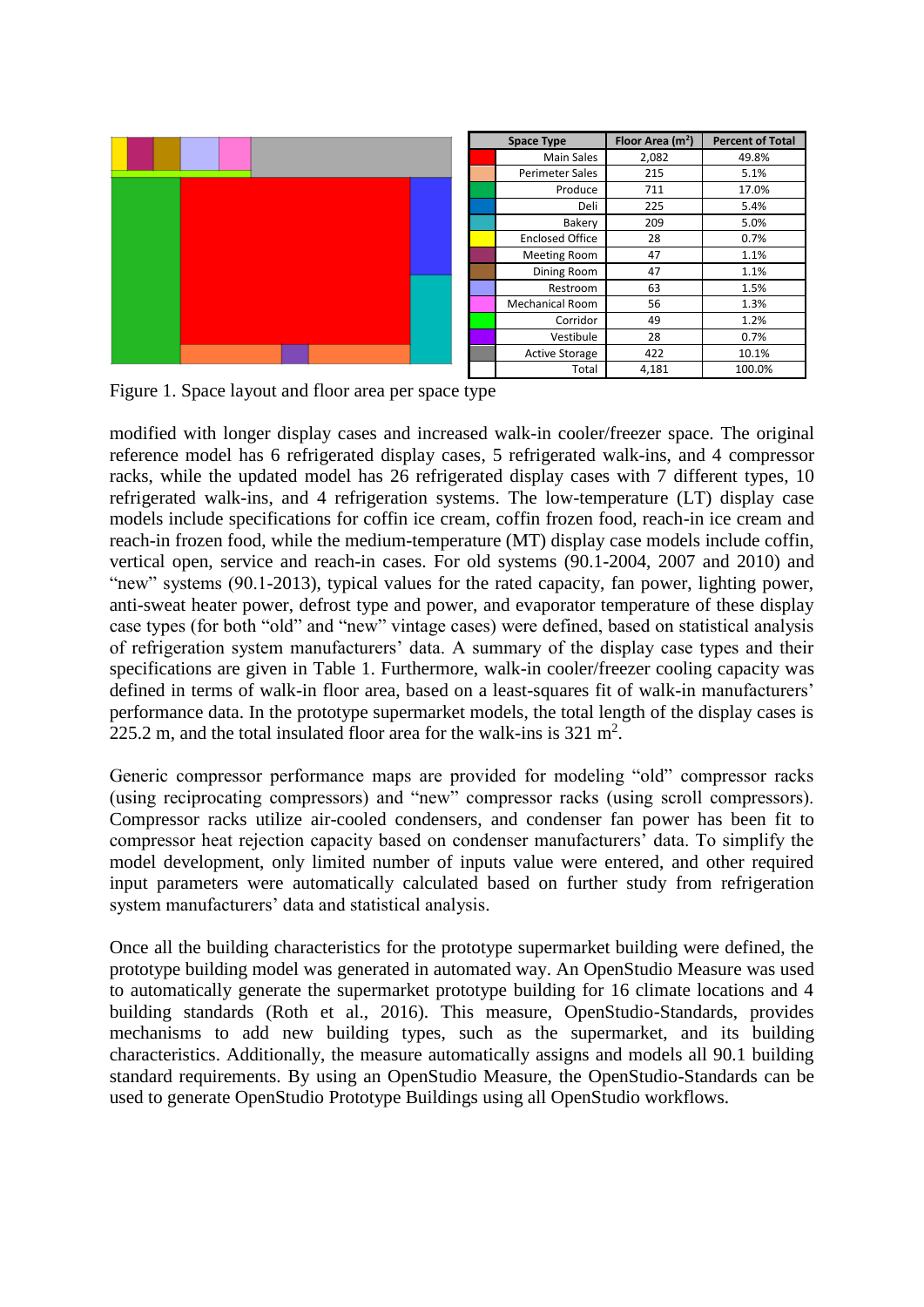| <b>Case Type</b>        | <b>Rated Cooling</b><br>Capacity (W/m) |            | <b>Defrost Type</b> |            | <b>Evaporator</b><br>Temperature (°C) |            |
|-------------------------|----------------------------------------|------------|---------------------|------------|---------------------------------------|------------|
|                         | Old                                    | <b>New</b> | Old                 | <b>New</b> | Old                                   | <b>New</b> |
| LT Cases                |                                        |            |                     |            |                                       |            |
| Coffin Ice Cream        | 695                                    | 521        | Electric            | Electric   | $-28.9$                               | $-32.2$    |
| Coffin Frozen Food      | 589                                    | 436        | Electric            | Electric   | $-25.6$                               | $-26.7$    |
| Reach-in Ice Cream      | 618                                    | 462        | Electric            | Electric   | $-28.3$                               | $-27.4$    |
| Reach-in Frozen<br>Food | 584                                    | 425        | Electric            | Electric   | $-23.9$                               | $-23.3$    |
| <b>MT</b> Cases         |                                        |            |                     |            |                                       |            |
| Coffin                  | 1250                                   | 303        | Off cycle           | Electric   | $-6.1$                                | $-6.4$     |
| <b>Vertical Open</b>    | 1438                                   | 1143       | Off cycle           | Off cycle  | $-6.1$                                | $-3.1$     |
| Service                 | 404                                    | 599        | Off cycle           | Off cycle  | $-7.8$                                | $-6.4$     |
| Reach-In                |                                        | 309        |                     | Off cycle  |                                       | $-0.8$     |

Table 1. Summary of selected display case performance parameters.

# **RESULTS**

Based on the procedure described above, the final set of 68 prototype supermarket models were created covering different vintages of ASHRAE Standard 90.1 (i.e., 2004, 2007, 2010, and 2013) and for 17 ASHRAE climate zones. We compare the models for ASHRAE Standard 90.1-2004 to the original, post-1980 vintage reference building. Figure 2 presents the annual site energy by end use for the prototype building models and post 1980 reference building models. The comparison shows that the overall refrigeration system's energy use increase for all climate zones as there were major update on refrigeration system, and the size (e.g., linear length of case) of the refrigeration system increases. The reduction in cooling energy use in warmer climates and heating energy use in colder climates is primarily due to improved building envelope systems and reduced infiltration rates. Other end uses such as interior/exterior lightings and interior equipment are nearly identical. Total site energy use for the new prototype model and the original reference model were between -13% and 11%.

Total simulated energy use was also compared with real-world survey of energy use data from EIA's CBECS (EIA 2003). According to CBECS, the national average energy use (kWh) per unit floor area (m<sup>2</sup>) for building type "food sales" is  $630.2 \text{ kWh/m}^2$ . The simulated EUI across climate zones for the new model are between  $610$  and  $902 \text{ kWh/m}^2$ . This appears reasonable given the CBECS includes all (i.e., old and new) existing supermakret buildings. The largest energy use within the supermarket is attributed to "Refrigeration", and CBECS shows the EUI for refrigeration energy use is about 299 kWh/m<sup>2</sup>, close to the simulated refrigeration use, which is between 233 through 298 kWh/m<sup>2</sup>.

Figure 3 shows the total site energy use of the prototype buidling model for different climate zones and different 90.1 vintages. As shown, the total energy use reduces in newer vintages, but there are larger decrease in 2013 vintage. This is primarily due to the reduced refrigeration energy use since the refrigeration system in 2004, 2007, and 2010 was defined as "old system", while the system for 2013 model was defined as "new system". The total energy use for 2013 model is about 29 to 36% lower than the 2004 model.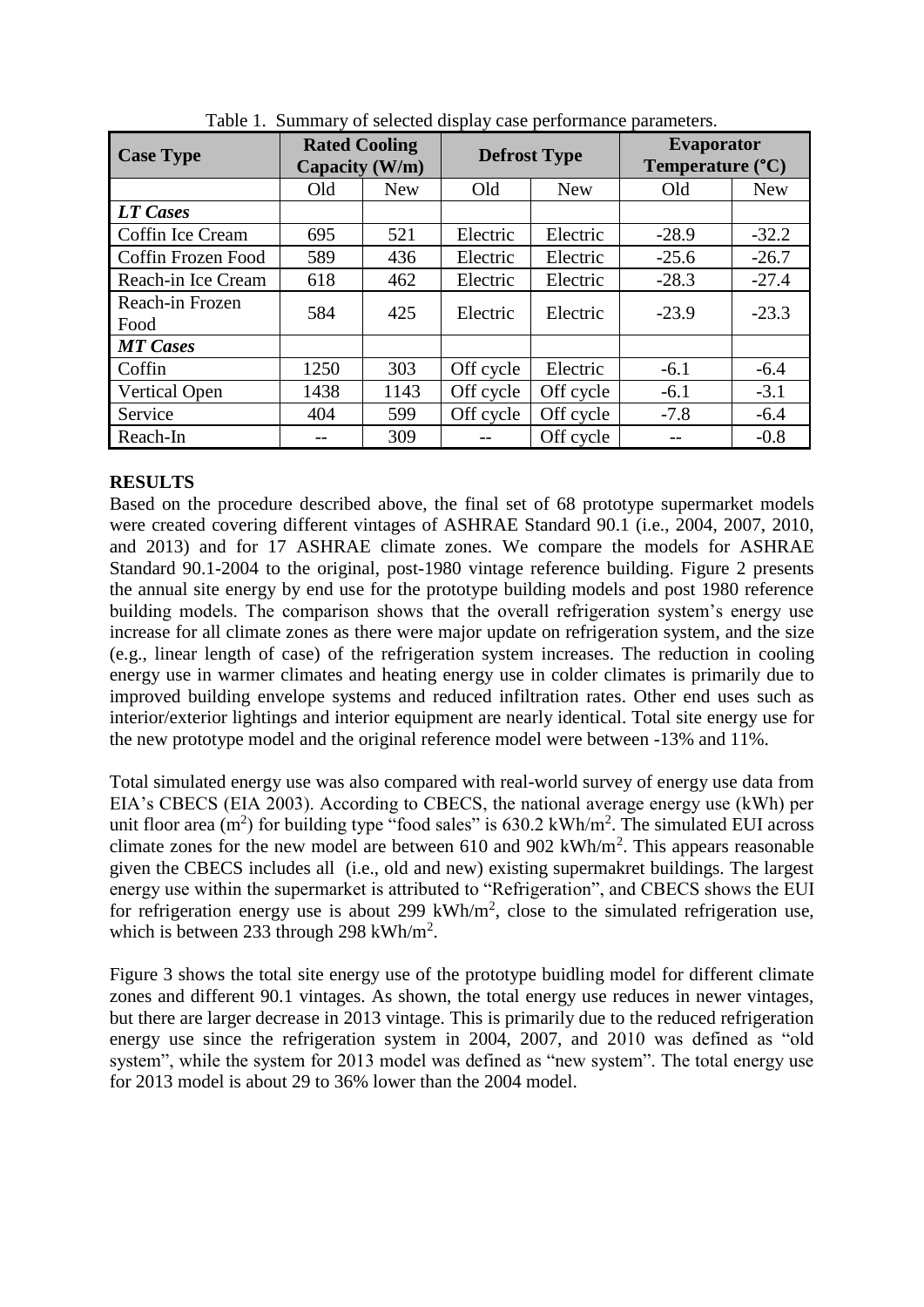

Figure 2. Annual site energy for 2004 prototype building models (left) vs. post 1980 reference building models (right)



Figure 3. Annual site energy for ASHRAE 90.1-2004, 2007, 2010, and 2013 models.